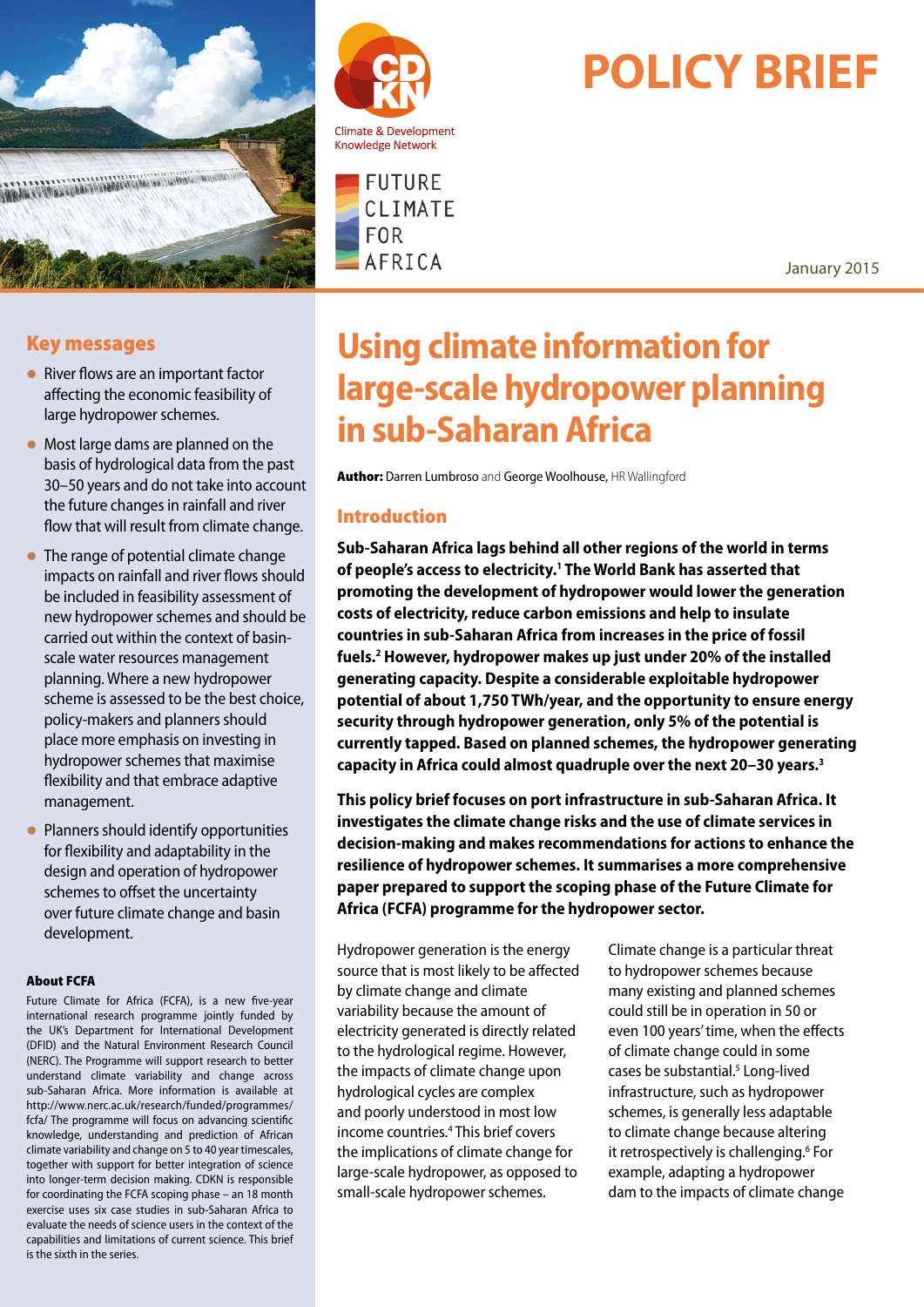#### **What are Climate Services?7**

Climate services involve the production, translation, transfer and use of climate knowledge and information in policies and planning. Climate services ensure that the best available climate science is effectively communicated with agriculture, water, health and other sectors, to develop and evaluate mitigation and adaptation strategies. Easily accessible, timely and decisionrelevant scientific information can help society to cope with current climate variability and limit the economic and social damage caused by climate-related disaster. Climate services also allow society to build resilience to future change and take advantage of opportunities provided by favourable conditions. Effective climate services require established technical capacities and active communication and exchange between information producers, translators and user communities.

may require it to be raised in height or to increase the size of its spillway, neither of which is usually technically or economically feasible. However, assets with a short lifespan (e.g. less than 20 years) can be replaced with bettersuited assets more easily as the climate changes.

The potential for flexibility at the planning stage of hydropower schemes is relatively high, with many different potential solutions available to meet the desired objective – each of which can be evaluated against future climate change scenarios. Once a hydropower scheme is in place, flexibility is more limited and must rely on managing the residual risks, which cannot be offset at the design phase.

Some large dams have been shown to contribute to greenhouse gas emissions through the release of methane, as documented in the case of Brazil's Tucurui Dam.<sup>8</sup> The potential contribution of planned large hydropower schemes to greenhouse gas emissions is a separate topic, not covered in this brief.

# The impacts of climate change on hydropower schemes

Numerous studies have indicated that hydropower economics are sensitive to changes in precipitation and run-off.9 Most hydropower projects are designed on the basis of 'recent' historical hydro-meteorological data (typically a 30–50 year historical time series of flow data) and the assumption that future hydrological patterns (i.e. average annual flows and their variability) will follow historical patterns.10 However, the notion that hydrological patterns will remain 'stationary' (unchanged) in the future is no longer valid.<sup>11</sup>

The future performance of hydropower schemes is likely to be affected by climate change resulting in:

- Changing quantities, as well as spatial and temporal patterns, of rainfall and river flows that could increase or decrease the period when turbines can operate at full capacity.
- Increased evaporation rates from reservoir surfaces that could reduce the water available for power generation.
- Increases in sediment loads in rivers, as a result of more intense rainfall and land use change, that could lead to greater silt loads and rates of sedimentation in reservoirs, which can lead to loss of storage and damage to turbine blades.
- Increased flood magnitudes as a result of climate change that could lead to a higher probability of dam

failures as a result of spillways not being able to pass the flood flow safely. This has the potential to increase the number of people at risk downstream.

Global climate models show that the mean annual run-off in East Africa is likely to increase, while run-off in Southern Africa is likely to decrease for the period 2081–2100, relative to the period 1986–2005. Although these global climate models show that run-off is likely to increase in East Africa, the rainfall here is highly variable and hence increases in annual precipitation will only raise hydropower generation if the excess run-off can be stored.

# The use of climate change information in the planning of hydropower schemes

A recent scoping study conducted for the World Bank noted: "Most hydropower/ reservoir operators do not see climate change as a particularly serious threat. The existing hydrological variability is more of a concern, and the financially relevant planning horizons are short enough that with variability being much larger than predicted changes, the latter do not seem decisive for planning".12 The issue may be that many policy processes in African countries do not recognise that managing hydropower schemes for climate variability can improve the return on investments. Both Pottinger<sup>13</sup> and limi<sup>14</sup> claim that climate change impacts are rarely explicitly considered when planning hydropower projects. Cole et al. state: "[it] would appear that the siting of hydropower dams is often a process dominated by political and fiscal considerations, lobbying, corruption and compromise".15

There are numerous reasons why climate change is not taken into account in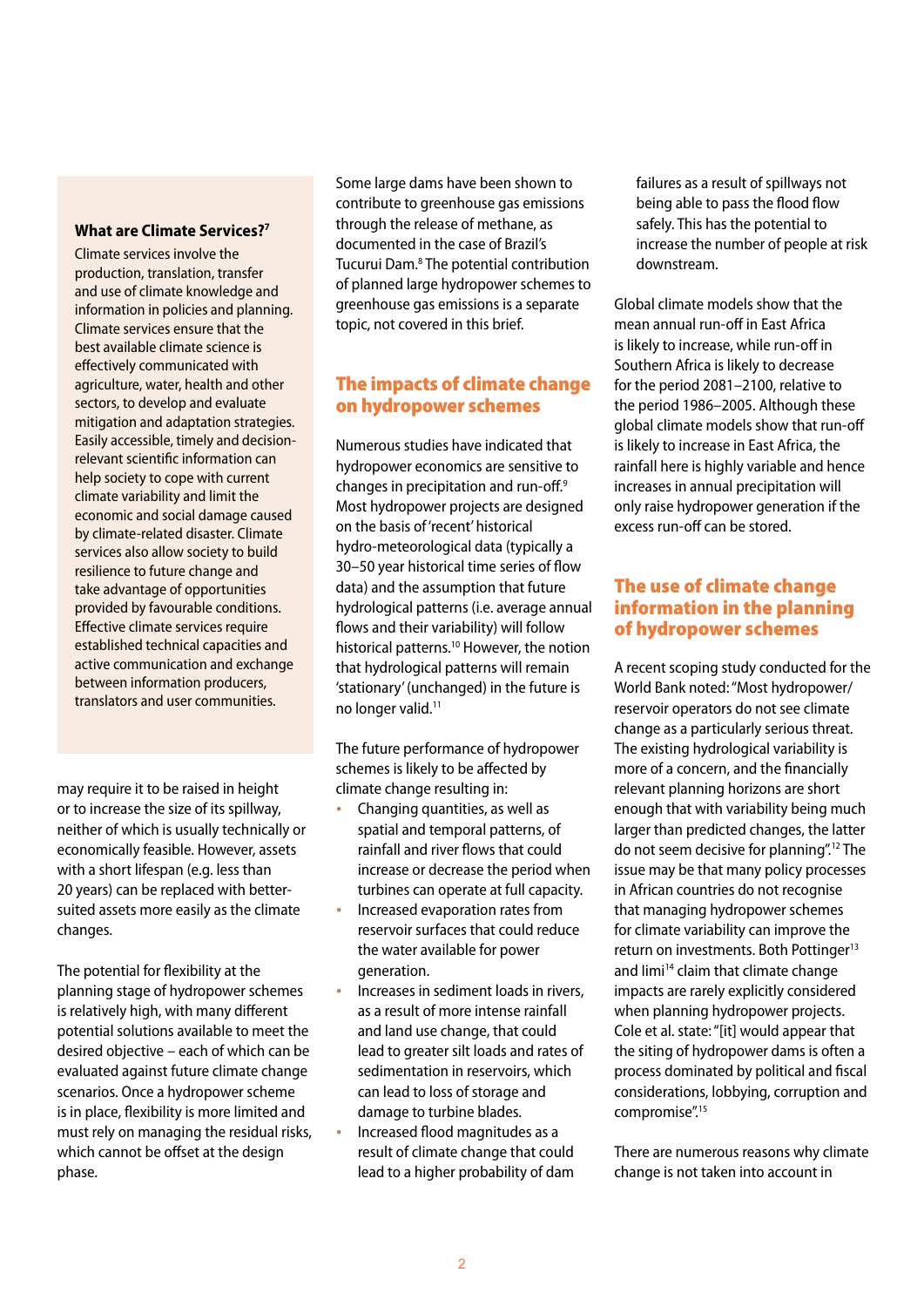the planning of hydropower schemes. River flows in sub-Saharan Africa display high levels of variability across a range of spatial and temporal scales. Future trends in river flows and rainfall related to climate change will need to be large and prolonged over time, in order to enable formal attribution, and to create conditions beyond those which have already been experienced during modern times.16

This has important consequences for the management of hydropower schemes under future climate change scenarios. The planning horizon for hydropower schemes rarely stretches beyond 2050.17 In most parts of the world, including sub-Saharan Africa, it is only after the 2050s that climate-driven changes in rainfall and river flows are expected to emerge from natural variability.18 Climate change is a particular threat to long-lived infrastructure because many existing and planned hydropower schemes could still be in operation in 50 or even 100 years' time, when the effects of climate change could in some cases be felt.

Policy, institutional and cultural issues can impede or advance the integration of climate change adaptation in the planning and design of hydropower schemes. Technical solutions by themselves are of no practical value unless they are supported by people with the power to make policies – and to ensure that the policies are implemented through appropriate governance and institutional processes.19

Given the many problems confronting African countries, there is a tendency for governments and policy-makers to focus on relatively short-term policy interventions. Research by the International Research Institute for Climate and Society found that, outside South Africa, nowhere in sub-Saharan Africa is climate change systematically

integrated into longer-term planning and investment decision-making. In much of sub-Saharan Africa there would also appear to be a lack of effective institutional arrangements to facilitate the generation, analysis and systematic integration of relevant climate information with other pertinent information in a form that planning and operational agencies can use.20

Another factor is that in recent years, the China Exim Bank has become a significant new financier of power infrastructure in sub-Saharan Africa. Over the period 2001–2006, Chinese financing commitments to the sub-Saharan African power sector averaged US\$1.7 billion per year, which is equivalent to around 0.2% of the region's GDP and more than official aid and other private investment combined. The major focus of Chinese support has been the development of six large hydropower projects with a combined generating capacity of over 7,000 MW. Once completed, these projects should increase the region's installed hydropower capacity by 40%.<sup>21</sup> It would appear that Chinese water projects do not fully consider the possible effects of climate change.<sup>22</sup> This may be why Chinese-financed hydropower schemes in sub-Saharan Africa do not appear to take account of climate change in their planning and design.

### Conclusions and recommendations

#### **Conclusions**

 The evidence available suggests that although historical hydro-meteorological data are used in the planning and design of hydropower schemes, the future impact of climate change is rarely taken into account. Several studies to assess the effects of climate change on hydropower performance in subSaharan Africa have been carried out.<sup>23</sup> They have either been carried out after the hydropower scheme has been constructed or as academic exercises.24 There appear to be numerous reasons why climate change scenarios are not used in the planning and design of hydropower schemes in sub-Saharan Africa:

- The majority of new hydropower developments in sub-Saharan Africa are being financed by Chinese investments.
- Planning horizons for new hydropower schemes generally do not extend beyond the year 2050. The natural variability of rainfall and river flows is such that it is only after 2050 that climate change-driven impacts begin to emerge. There is pressure on many sub-Saharan African countries to develop new sources of renewable energy, and there is a tendency for governments and policy-makers to concentrate on the short-term and not to integrate climate change scenarios into the planning of long-lived infrastructure such as hydropower schemes.
- Taking into account climate change scenarios in the planning of longlived infrastructure is a relatively new phenomenon.
- It would appear that some stakeholders find existing climate services and downscaled climate change scenarios for sub-Saharan Africa difficult to access or understand, and therefore they tend to be underused. Dinku et al. also found that in Ethiopia, water resources management decisions are often linked to religious and cultural beliefs. Many water managers were reluctant to use probabilistic climate forecasts because they did not want to appear to be 'wrong'.<sup>25</sup>
- In much of sub-Saharan Africa there would also appear to be a lack of effective institutional arrangements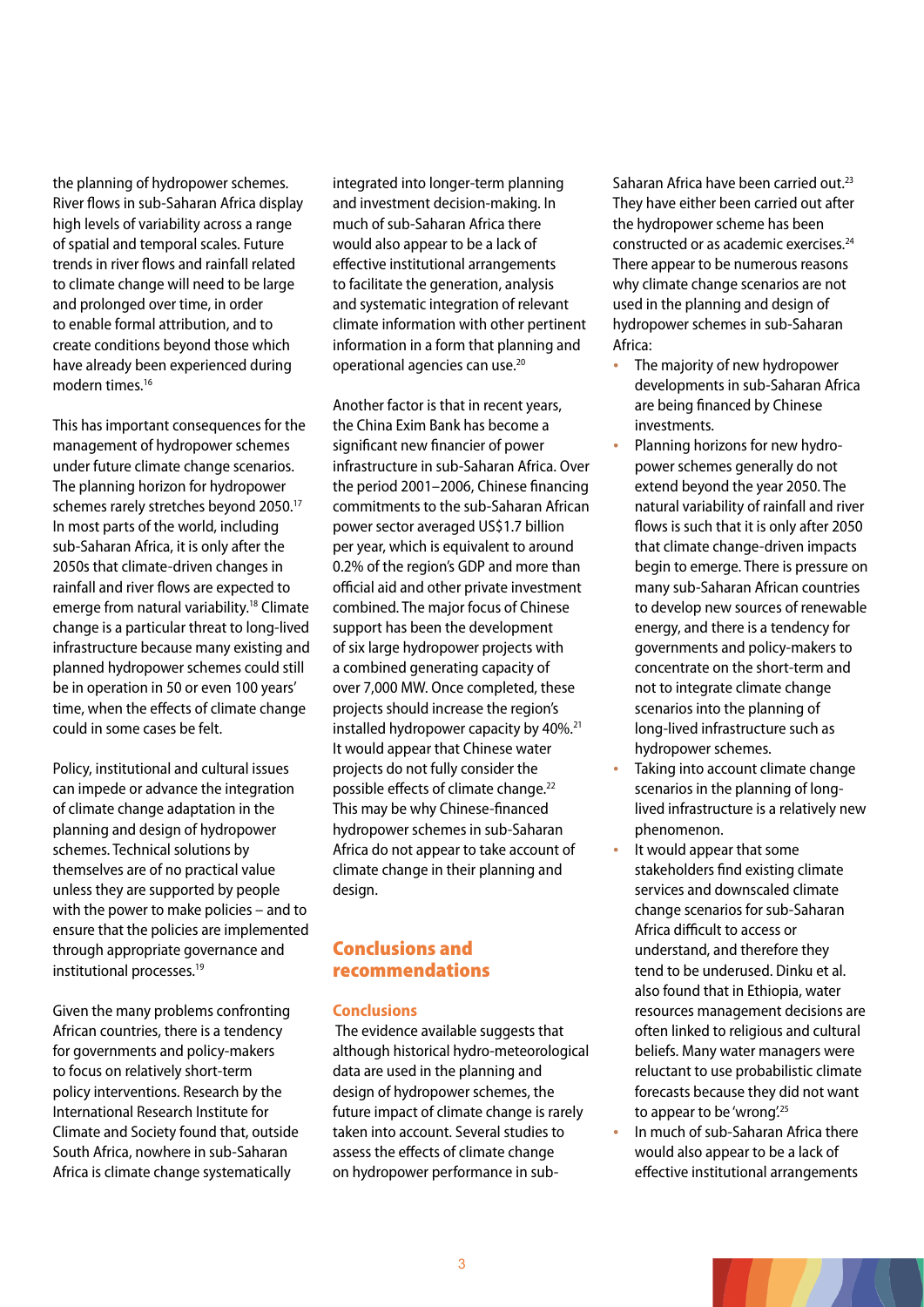to facilitate the generation, analysis and systematic integration of relevant climate information with other pertinent information in a form that planning and operational agencies can use.<sup>26</sup>

- There are governance issues in transboundary river basins in sub-Saharan Africa. Tensions between managing water within natural boundaries and managing water within national borders proliferate and competing political and economic interests between countries in trans-boundary river basins, while widely deliberated, are challenging to resolve.<sup>27</sup>
- Often it is difficult for water managers and hydrologists to use climate change projections in the planning and design of hydropower schemes. An expert meeting on the needs of water managers for climate information in water resources planning, convened by the World Meteorological Organization in December 2006, reported: "information on future climate variability and climate change is only rarely used by water managers in decision-making processes. There was a general observation that the state of the art of climate prediction is not yet at a level where it can be used directly".<sup>28</sup>

#### **Policy recommendations**

The following policy recommendations are related to climate services for the planning and design of hydropower schemes in sub-Saharan Africa:

- **Integrate climate services into policy-making.** There is a need to integrate climate services into national and regional policies in sub-Saharan Africa in order to influence the development of hydropower schemes.
- **Improve institutional coordination.** Better understanding is required of the institutional, policy

and technical constraints to effective use of climate information – so that these hurdles can be overcome.<sup>29</sup>

- **Incorporate climate change scenarios into the planning and design of new hydropower schemes.** Climatic uncertainty as the result of climate change should be incorporated into hydropower design as a matter of course; this will help avoid over- or under-designed infrastructure and financial risk, and improve the resilience of long-lived infrastructure.
- **Place more emphasis on investing in hydropower schemes that maximise flexibility.** A premium should be placed on hydropower schemes that maximise flexibility and operations that embrace adaptive management.
- **Assess new hydropower schemes within the context of comprehensive catchment-wide planning using a range of climate change scenarios.** New hydropower schemes should be considered in the context of the whole river catchment, taking into account how climate change will influence river flows, and how future flows must meet competing demands for energy, the environment and water supply for domestic, agricultural and industrial uses.
- **Develop guidelines to help policy-makers, planners and designers incorporate climate change into the planning, design and operation of hydropower schemes.** There is a need to develop guidelines for incorporating the risks posed by climate change into the planning, design, appraisal and implementation of projects. The African Development Bank is currently developing succinct climate change guidelines, which will enable water sector task managers to integrate climate change

considerations into project cycles, seek access to additional funding and incorporate adaptation and mitigation components in projects/ programmes. The guidelines will also help build capacity on the implications of climate change and practical mitigation and adaptation measures, with specific details on the planning, social, environmental, financial and technological aspects.30

- **Use the outputs from the downscaling of global climate models in the planning of hydropower schemes.** Predicting the effects of climate change on hydropower schemes relies on climate variables projected from downscaled results of global climate models. For hydropower schemes, rainfall and temperature must be converted into river flows at specific points to be able to assess climate impacts on the schemes. There is a need for relatively simple, easily accessible and widely agreed downscaled rainfall and temperature data series to assess future climate change scenarios for sub-Saharan Africa. These data could then be used by hydrologists in the planning of new schemes. This could also help provide a consistent approach to incorporating climate change into the planning of new schemes across the continent.
- **Build capacity in the use of climate services and climate change projections.** Existing climate services and downscaled climate change scenarios for sub-Saharan Africa need to be made more user-friendly. This could be one reason why they are not widely used. There is a need for an increase in capacity building that focuses on the use of downscaled climate change projections, particularly in the planning and design of large hydropower schemes.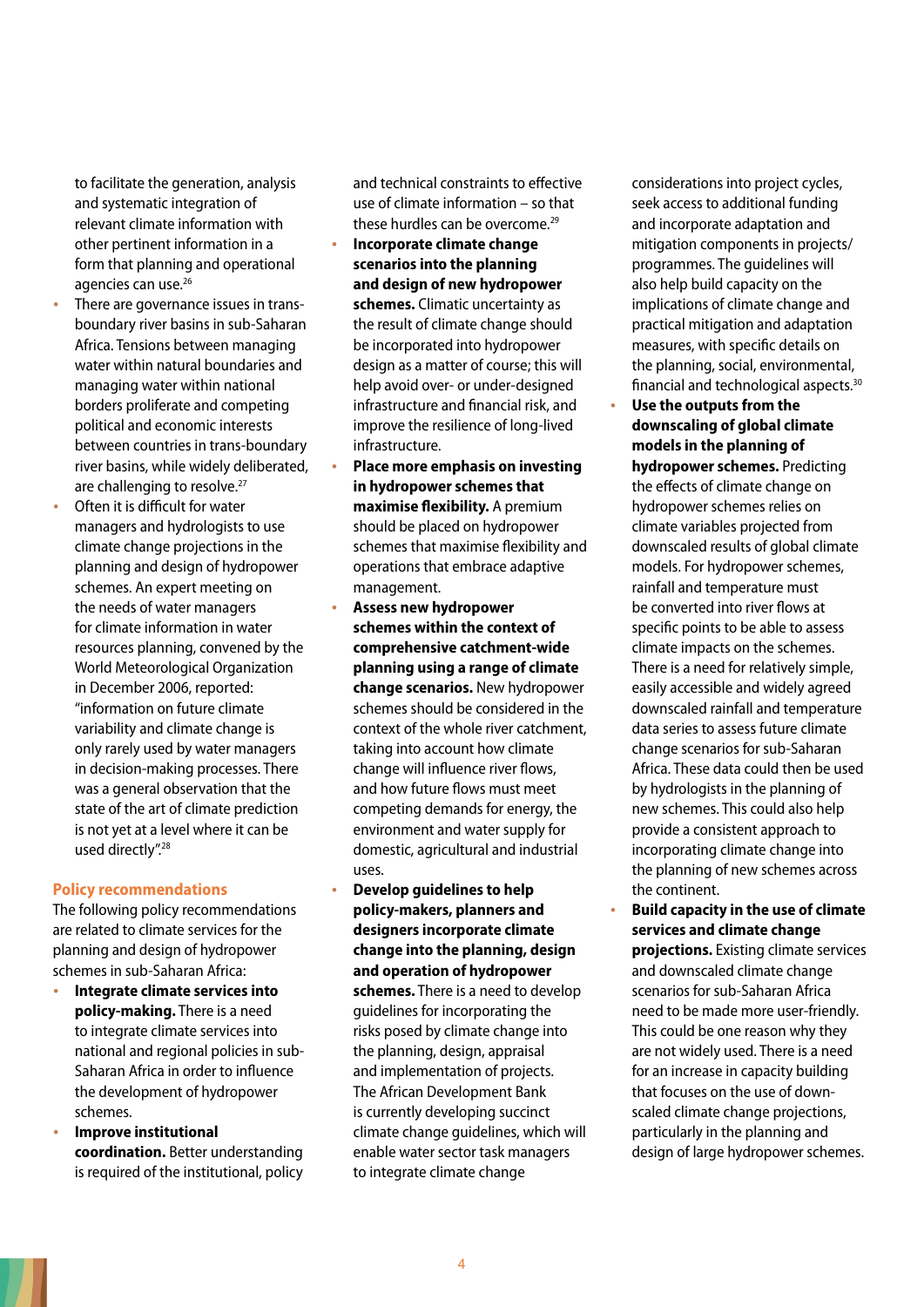#### **Endnotes**

- 1 Golumbeanu, R. and Barnes, D. (2013) *Connection charges and electricity access in sub-Saharan Africa*. Policy Research Working Paper 6511. Washington DC: World Bank.
- 2 World Bank (2009) *Powering up: Costing power infrastructure spending needs in sub-Saharan Africa, Summary*. Washington DC: World Bank; World Bank (2012) *Adapting to climate change: Assessing World Bank Group experience: Phase III of the World Bank Group and climate change*. Washington DC: World Bank.
- 3 Hamududu, B. and Killingtveit, A. (2012) 'Assessing climate change impacts on global hydropower'. *Energies* 5: 305–322.
- 4 Harrison, G.P. and Whittington, H.W. (2001) Impact of climatic change on hydropower investment. pp. 19–22 in *Hydropower in the new millennium: Proceedings of the 4th International Conference on Hydropower Development (Hydropower '01*). Bergen, Norway, 20–22 June 2001. Lisse, Netherlands: A.A. Balkema; Economist (2010) 'Dams in Africa: Tap that water: Controversy surrounds the argument for dam-building in Africa', 6 May 2010. http://www.economist.com/ node/16068950 [Accessed 26 August 2014]
- 5 Giordano, T. (2012) 'Adaptive planning for climate resilient long-lived infrastructures'. *Utilities Policy* 23: 80–89.
- 6 Pittock, J. (2010) 'Viewpoint Better management of hydropower in an era of climate change'. *Water Alternatives* 3(2): 444–452.
- 7 From the Climate Services Partnership, http:// www.climate-services.org/content/what-areclimate-services
- 8 Fearnside, P.M (2002). 'Greenhouse gas emissions from a hydroelectric reservoir (Brazil's Tucurui Dam) and the energy policy implications'. *Water, Air and Soil Pollution* 133: 69–96.
- 9 Alavian, V., Qaddumi, H.M., Dickson, E., Diez, S.M., Danilenko, A.V. Hirji, R.F., Puz, G., Pizarro, C., Jacobsen, M. and Blankespoor. B. (2009) *Water and climate change: Understanding the risks and making climate-smart investment decisions, Final report*. Washington, DC: World

Bank; Gjermundsen, T. and Jenssen, L. (2001) 'Economic risk and sensitivity analyses for hydropower projects', pp. 23–28 in *Hydropower in the New Millennium: Proceedings of the 4th International Conference on Hydropower Development*. Bergen, Norway, 20 June 2001; Mimikou, M.A and Baltas, E.A. (1997) 'Climate change impacts on the reliability of hydroelectric energy production'. *Hydrological Sciences* 42(5); Harrison and Whittington (2001) Op cit; Harrison, G., Whittington, H. W. and Wallace, R. (2003) 'Climate change impacts on financial risk in hydropower projects'. *IEEE Transactions on Power Systems* 18 (4): 1324–1330.

- 10 Milly, P., Betancourt, J., Falkenmark, M., Hirsch, R. and Zbigniew, W. (2008) 'Climate change – Stationarity is dead: whither water management?' *Science* 319: 573–574.
- 11 Jayawardena, A.W. (2014) *Environmental and hydrological systems modelling*. London: CRC press.
- 12 Rydgren, R., Graham, P., Basson, M. and Wisaeus, D. (2007) *Addressing climatedriven increased hydrological variability in environmental assessments for hydropower projects: A scoping study*. Washington DC: World Bank. (http://www-wds.worldbank.org/ external/default/WDSContentServer/WDSP/IB /2012/07/31/000333037\_20120731015331/ Rendered/PDF/715290WP0Box370077B00PUB LIC00IHV0Final.pdf)
- 13 Pottinger, L. (2009) 'Africa: The wrong climate for big dams'. *World Rivers Review* December 2009.
- 14 Iimi, A. (2007) *Estimating global climate change impacts on hydropower projects: Applications in India, Sri Lanka and Vietnam. World Bank Policy Research Working Paper No. 4344*. Washington, DC: World Bank.
- 15 Cole, M., Elliott, R. and Strobl, E. (2013) Climate change, hydro-dependency and the African dam boom. Department of Economics Discussion Papers. 14–03. Birmingham, UK: University of Birmingham.
- 16 Conway, D. Persechino, A., Ardoin-Bardin, S., Hamandawana, H., Dieulin, C. and Mahe, G. (2008) 'Rainfall and water resources variability in sub-Saharan Africa during the 20th century'. *Journal of Hydrometeorology* 10: 41–59.
- 17 Holm, D., Banks, D., Schäffler, J., Worthington, R. and Afrane-Okese, Y. (2008) *Renewable energy briefing paper: Potential of renewable energy to contribute to national electricity emergency response and sustainable development*. (http:// earthlife.org.za/www/wp-content/uploads/ 2008/12/rebriefingpaperfinal5aug08.pdf ); International Renewable Energy Agency (IRENA) (2013) Southern African power pool: Planning and prospects for renewable energy. Abu Dhabi, United Arab Emirates: International Renewable Energy Agency. (http://www.irena.org/ DocumentDownloads/Publications/SAPP.pdf )
- 18 Footitt, A., Hedger, M.M., Kristensen, P., Leipprand, A., Dworak, T., Wilby, R., Huntington, J., van Minnen, J. and Swart, R. (2007) Climate change and water adaptation issues. EEA Technical report No 2/2007. ISSN 1725-2237, ISBN 978-92-9167- 917-1. Copenhagen: EEA.
- 19 McCornick, P., Smakhtin, V., Bharati, L., Johnston, R., McCartney, M., Sugden, F., Clement, F. and McIntyre, B. (2013) *Tackling change: Futureproofing water, agriculture, and food security in an era of climate uncertainty*. Colombo, Sri Lanka: International Water Management Institute (IWMI).
- 20 International Research Institute for Climate and Society (IRI) (2006) A global gap analysis for the implementation of the Global Climate Observing System Programme in Africa. Palisades, NY, USA: International Research Institute for Climate and Society (http://iri.columbia.edu/docs/ publications/GapAnalysis.pdf )
- 21 Eberhard, A., Foster, V., Briceño-Garmendia, C., Ouedraogo, F., Camos, D. and Shkaratan, M. (2008) Africa infrastructure: country diagnostic – Underpowered: The state of the power sector in sub-Saharan Africa. Washington, DC: World Bank. (http://www.eu-africa-infrastructure-tf.net/ attachments/library/aicd-background-paper-6 power-sect-summary-en.pdf )
- 22 Grumbine, E. Personal communication. DD Month, 2014; Xia, J. (2012) Climate change and adaptive water management: Challenges for a changing world in *International Symposium on Enhancing Water Management Capacity in a Changing World*. São Paulo, Brazil, 25-28 June 2012.
- 23 Grijsen, J. (2014) Understanding the impact of climate change on hydropower: The case